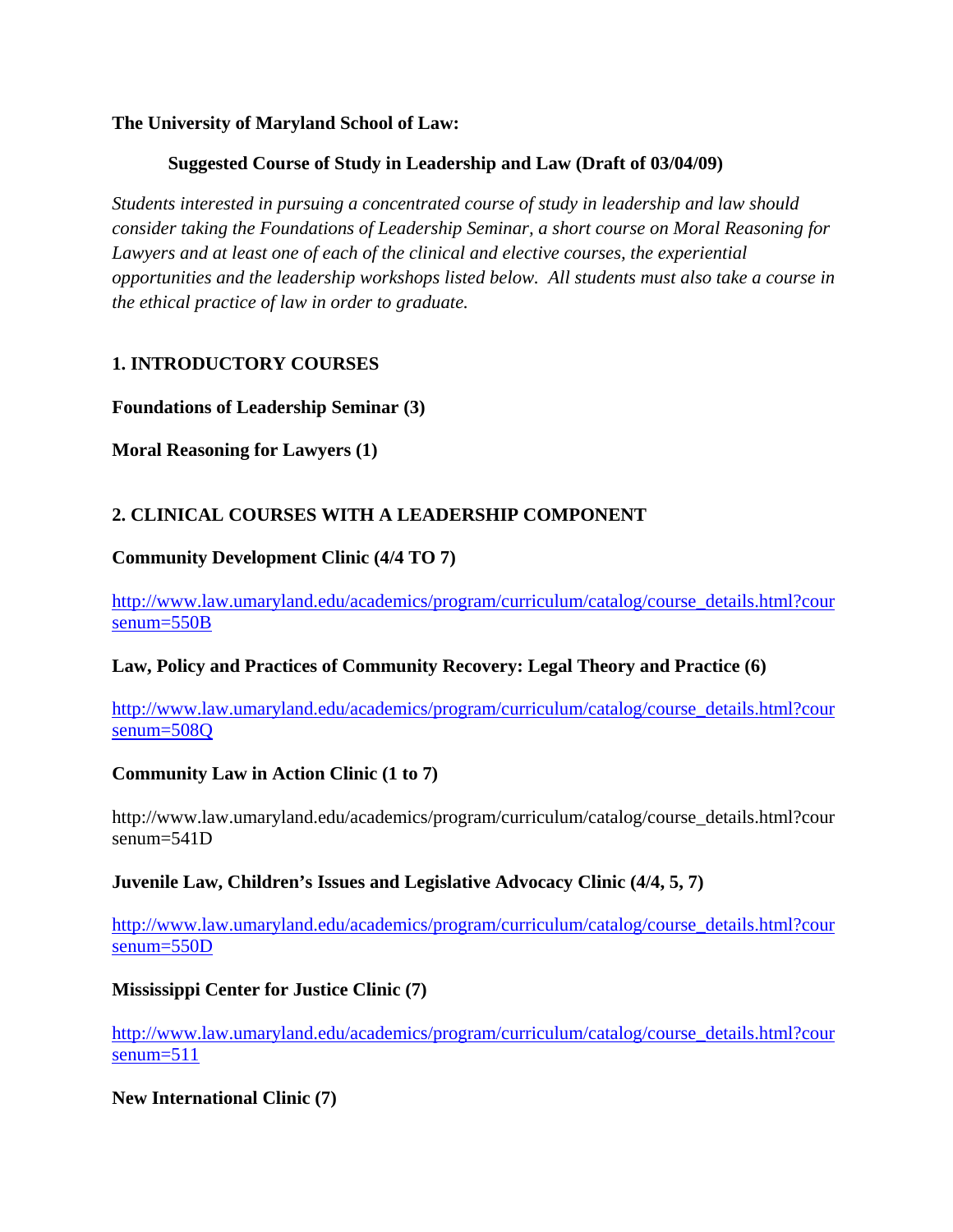# **3. ELECTIVES ON LAW AS SOCIAL INSTRUMENT**

## **Law, Policy and Practices of Community Recovery Seminar (3)**

[http://www.law.umaryland.edu/academics/program/curriculum/catalog/course\\_details.html?cour](http://www.law.umaryland.edu/academics/program/curriculum/catalog/course_details.html?coursenum=507Q) [senum=507Q](http://www.law.umaryland.edu/academics/program/curriculum/catalog/course_details.html?coursenum=507Q)

## **Lawyers and Legal Systems and Their Social Context (2)**

[http://www.law.umaryland.edu/academics/program/curriculum/catalog/course\\_details.html?cour](https://newmail.law.umaryland.edu/exchweb/bin/redir.asp?URL=http://www.law.umaryland.edu/academics/program/curriculum/catalog/course_details.html?coursenum=581H) [senum=581H](https://newmail.law.umaryland.edu/exchweb/bin/redir.asp?URL=http://www.law.umaryland.edu/academics/program/curriculum/catalog/course_details.html?coursenum=581H)

## **Public Choice and Public Law Seminar (3)**

[http://www.law.umaryland.edu/academics/program/curriculum/catalog/course\\_details.html?cour](https://newmail.law.umaryland.edu/exchweb/bin/redir.asp?URL=http://www.law.umaryland.edu/academics/program/curriculum/catalog/course_details.html?coursenum=548K) [senum=548K](https://newmail.law.umaryland.edu/exchweb/bin/redir.asp?URL=http://www.law.umaryland.edu/academics/program/curriculum/catalog/course_details.html?coursenum=548K)

## **Jurisprudence Seminar/Course (3 OR 2)**

[http://www.law.umaryland.edu/academics/program/curriculum/catalog/course\\_details.html?cour](https://newmail.law.umaryland.edu/exchweb/bin/redir.asp?URL=http://www.law.umaryland.edu/academics/program/curriculum/catalog/course_details.html?coursenum=509C) [senum=509C](https://newmail.law.umaryland.edu/exchweb/bin/redir.asp?URL=http://www.law.umaryland.edu/academics/program/curriculum/catalog/course_details.html?coursenum=509C)

#### **Comparative Public Policy and Law Reform (2)**

[http://www.law.umaryland.edu/academics/program/curriculum/catalog/course\\_details.html?cour](https://newmail.law.umaryland.edu/exchweb/bin/redir.asp?URL=http://www.law.umaryland.edu/academics/program/curriculum/catalog/course_details.html?coursenum=551K) [senum=551K](https://newmail.law.umaryland.edu/exchweb/bin/redir.asp?URL=http://www.law.umaryland.edu/academics/program/curriculum/catalog/course_details.html?coursenum=551K)

#### **Gender and Leadership Seminar (3)**

[http://www.law.umaryland.edu/academics/program/curriculum/catalog/course\\_details.html?cour](https://newmail.law.umaryland.edu/exchweb/bin/redir.asp?URL=http://www.law.umaryland.edu/academics/program/curriculum/catalog/course_details.html?coursenum=568D) [senum=568D](https://newmail.law.umaryland.edu/exchweb/bin/redir.asp?URL=http://www.law.umaryland.edu/academics/program/curriculum/catalog/course_details.html?coursenum=568D)

#### **Politics, Philosophy and Public Policy Seminar (3)**

[http://www.law.umaryland.edu/academics/program/curriculum/catalog/course\\_details.html?cour](https://newmail.law.umaryland.edu/exchweb/bin/redir.asp?URL=http://www.law.umaryland.edu/academics/program/curriculum/catalog/course_details.html?coursenum=593K) [senum=593K](https://newmail.law.umaryland.edu/exchweb/bin/redir.asp?URL=http://www.law.umaryland.edu/academics/program/curriculum/catalog/course_details.html?coursenum=593K)

#### **Tax Policy Seminar (2 OR 3)**

[http://www.law.umaryland.edu/academics/program/curriculum/catalog/course\\_details.html?cour](https://newmail.law.umaryland.edu/exchweb/bin/redir.asp?URL=http://www.law.umaryland.edu/academics/program/curriculum/catalog/course_details.html?coursenum=558C) [senum=558C](https://newmail.law.umaryland.edu/exchweb/bin/redir.asp?URL=http://www.law.umaryland.edu/academics/program/curriculum/catalog/course_details.html?coursenum=558C)

# **4. EXPERIENTIAL OPPORTUNITIES FOR LEADERSHIP**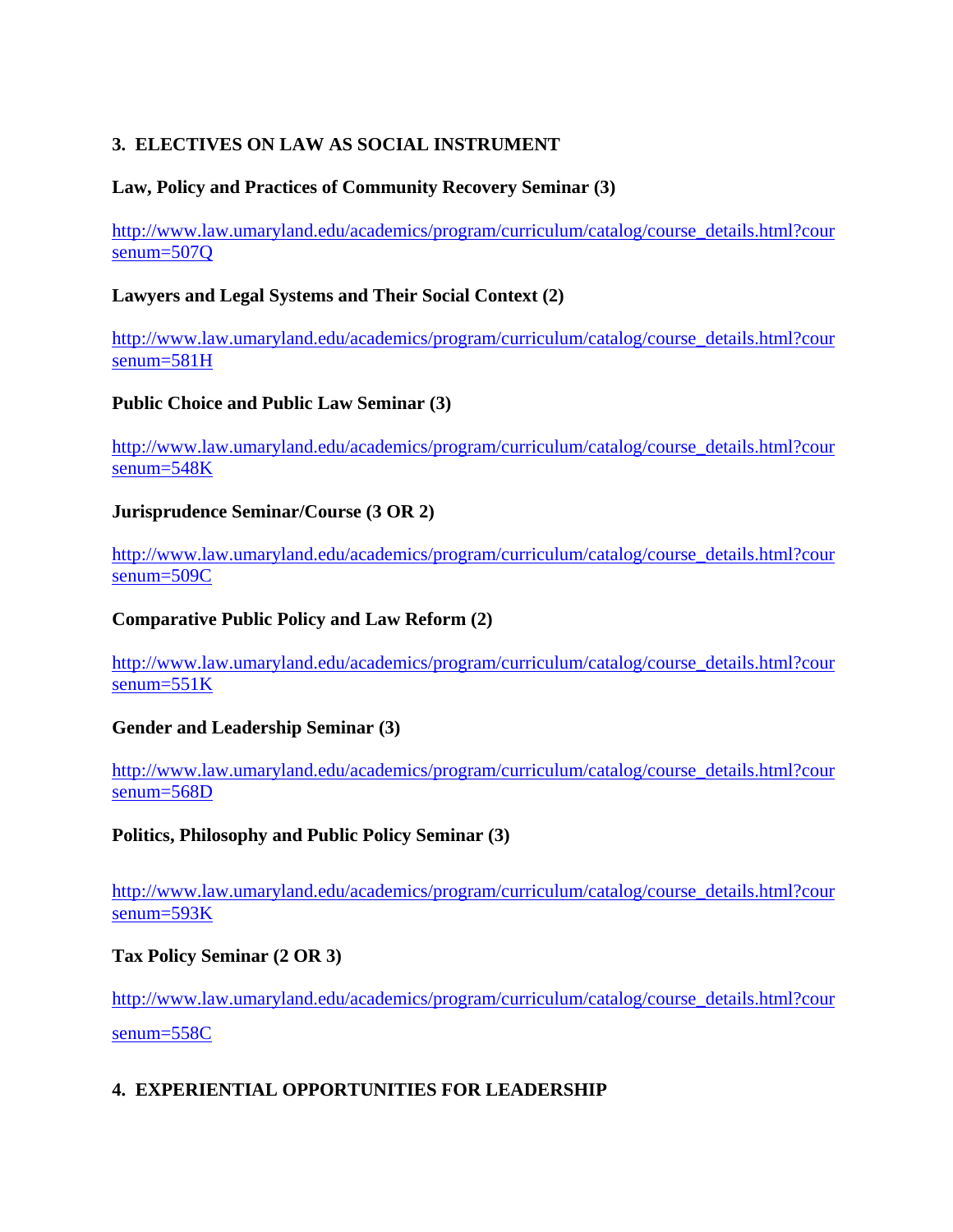# **Katrina Project**

**<http://www.law.umaryland.edu/students/life/orgs/katrina/>**

**Baltimore Freedom Academy** 

**<http://www.baltimorefreedomacademy.org/>**

**Community Law in Action (CLIA)** 

**<http://www.communitylawinaction.org/>**

# **5. COCURRICULAR WORKSHOPS ON LAW AND LEADERSHIP**

**(Prerequisite is the Foundations of Leadership Seminar. Students choose one workshop from the three below in their area of specific interest. These are one-day intensive workshops offered after students have completed the Foundations of Leadership Seminar. They explore the particular skills needed for leadership in one of the three areas listed and the leadership challenges lawyers face in that area.)** 

**1. Leadership and Lawyers in Private Practice Workshop** 

**2. Leadership and Lawyers in Public/Government Service Workshop** 

**3. Leadership and Lawyers in Nonprofit/Community Building Workshop** 

# **6. OCCASIONAL CONVERSATIONS ON LAW AND LEADERSHIP**

*Leadership and Law in Literature***:** An evening of dialogue on law and leadership in the western canon lead by Professor Emeritus Alan Hornstein

*The Intellectual Dimensions of Law and Leadership***:** An evening of dialogue on the connection between the intellectual process of thinking like a lawyer and thinking like a leader lead by former University of Maryland School of Law Dean Michael Kelly.

# **7. THE ETHICAL PRACTICE OF LAW**

**Legal Profession Seminar (3)**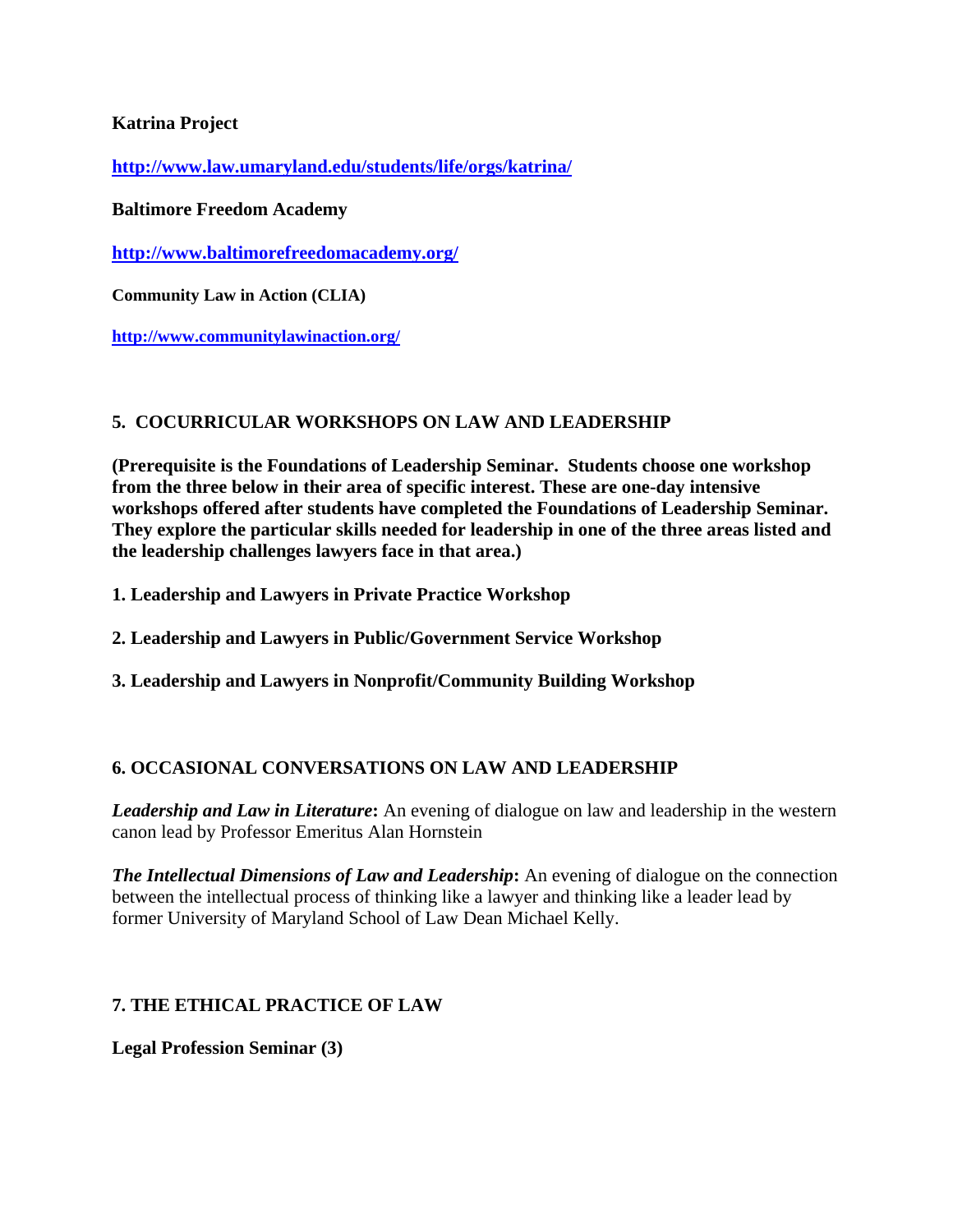[http://www.law.umaryland.edu/academics/program/curriculum/catalog/course\\_details.html?cour](https://newmail.law.umaryland.edu/exchweb/bin/redir.asp?URL=http://www.law.umaryland.edu/academics/program/curriculum/catalog/course_details.html?coursenum=556K) [senum=556K](https://newmail.law.umaryland.edu/exchweb/bin/redir.asp?URL=http://www.law.umaryland.edu/academics/program/curriculum/catalog/course_details.html?coursenum=556K)

# **Legal Profession (3 OR 2)**

[http://www.law.umaryland.edu/academics/program/curriculum/catalog/course\\_details.html?cour](https://newmail.law.umaryland.edu/exchweb/bin/redir.asp?URL=http://www.law.umaryland.edu/academics/program/curriculum/catalog/course_details.html?coursenum=514A) [senum=514A](https://newmail.law.umaryland.edu/exchweb/bin/redir.asp?URL=http://www.law.umaryland.edu/academics/program/curriculum/catalog/course_details.html?coursenum=514A)

# **Professional Responsibility and Practice: The Rules and Reality (3)**

[http://www.law.umaryland.edu/academics/program/curriculum/catalog/course\\_details.html?cour](http://www.law.umaryland.edu/academics/program/curriculum/catalog/course_details.html?coursenum=501Q) [senum=501Q](http://www.law.umaryland.edu/academics/program/curriculum/catalog/course_details.html?coursenum=501Q)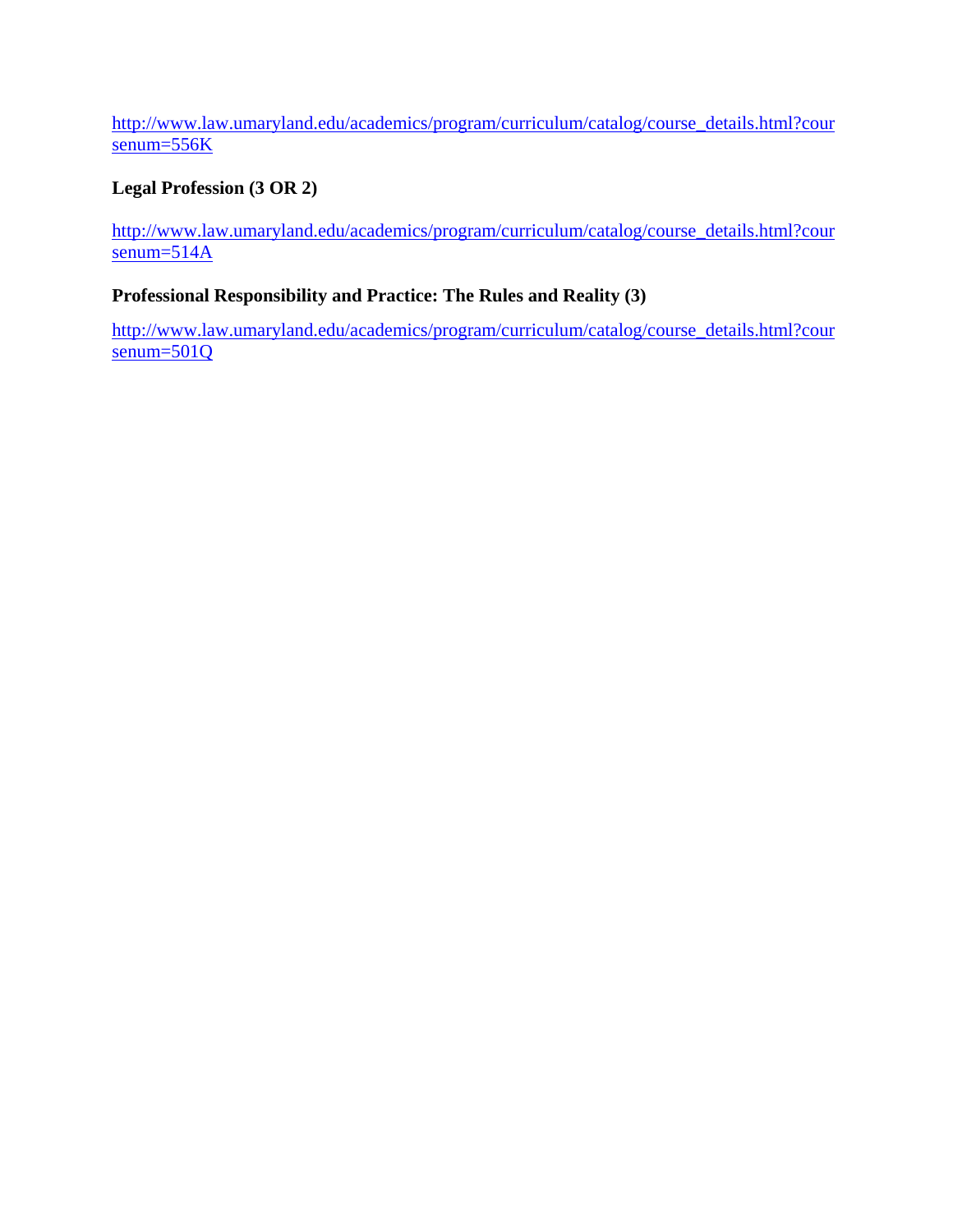## *Students Interested in Leadership Should Develop the Following Core Competencies*

## **Catalytic**

Identifying, analyzing, and judging complex collective challenges and opportunities; mobilizing others to remain focused on addressing them

What are the key challenges facing this group now, and how can I mobilize the group to address them?

## **Contextual**

Knowing the cultural, historical, institutional, intellectual, and policy context in which one operates

Where am I?

#### **Interpersonal**

Modulating one's behavior in order to interact effectively in a variety of settings

How do I need to interact with others in order to help this group function effectively?

#### **Leadership Theory**

Understanding the fundamental leadership concepts, constructs, and research findings

What have the great thinkers and theorists, past and present, said about leadership?

#### **Organizational**

Planning, organizing, coordinating, and executing collective action

What is the best way of organizing this work and the people doing it?

#### **Personal**

Being self-aware (able to reflect on one's own thinking, feeling, and behavior); knowing one's strengths and weaknesses, predilections, dominant tendencies, and values

Who am I?

**Social Systems**